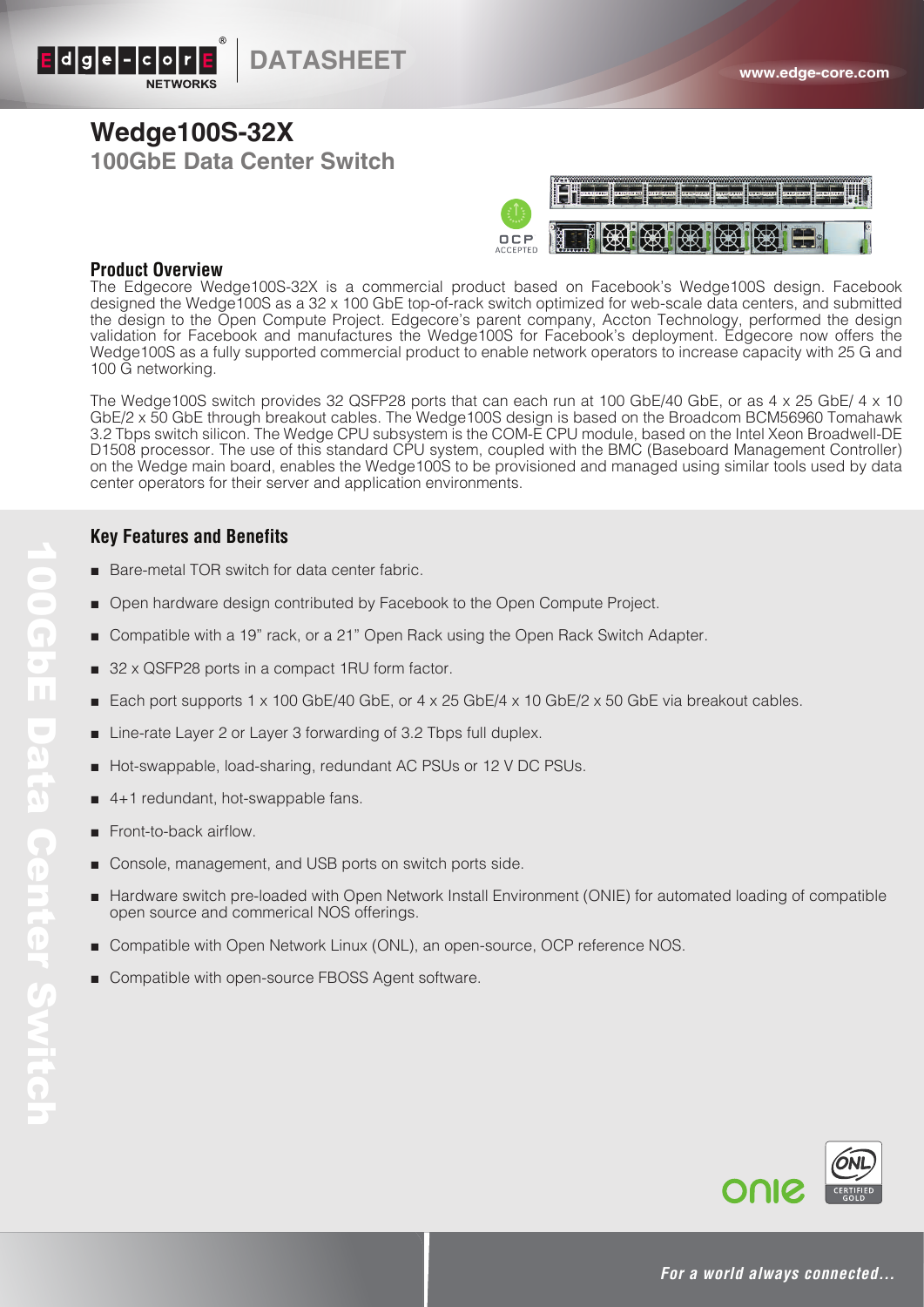### **Features**

#### **Ports**

 Switch Ports: 32 QSFP28 fixed ports: 100 GbE/40 GbE or 4 x 25 GbE/4 x 10 GbE/ 2 x 50 GbE per port Total Switch Capacity: 32 x 100 GbE Management Ports (on port side): 1 x RJ-45 serial console port to BMC 1 x RJ-45 100/1000BASE-T management port 1 x USB Type A storage port Facebook-specific debug port

 Management Ports (on power side): 1 x RJ-45 100/1000BASE-T management port Facebook-specific ports

#### **Key Components**

 Switch Silicon: Broadcom BCM56960 Tomahawk 3.2 Tbps CPU Module: COM-E CPU module based on Intel Broadwell-DE D1508 Processor 8GB SO-DIMM DDR4 2400MHz with ECC m.2 SSD 128GB TPM Module

#### **Performance**

 Switching Capacity: 3.2 Tbps full duplex Forwarding Rate: 4.7 Bpps Jumbo frames support up to 9216 Bytes Packet Buffer Size: 16 MB integrated packet buffer Subject to NOS: MAC Addresses: 8K min./136K max. VLAN IDs: 4K IPv4: 8K min./72K max. host entries; 16K LPM entries with TCAM-only mode

 IPv6: 4K//36K max. host entries; IPv6/64=8K TCAM-only mode Support Truested Platform Module (TPM)

#### **LEDs**

 100G QSFP28 Ports: 2 LEDs per port for speed, activity System LEDs: Power, Heartbeat Fan LEDs: on each fan module indicating status

#### **Supported Optics and Cables**

 40GBASE-CR4 DAC; 0.5 m to 3 m; passive and active 40GBASE-CR4 to 4 x SFP+ 10GBASE-CR DAC; 0.5 to 3 m 40GBASE-SR4: 100 m over OM3 MMF, 150 m OM4 MMF 40GBASE-SR4 to 4 x 10GBASE-SR: 100 m OM3, 150 m OM4 40GBASE-LR4: 10 km over SMF 100GBASE-CR4 DAC; 0.5 m to 3 m; passive and active 100GBASE-CR4 to 4 x SFP28 25G DAC; 0.5 to 3 m 100GBASE-SR4: 100 m over OM3 MMF, 150 m OM4 MMF 100GBASE-LR4: 10 km over SMF Cat 5/6 cables for console and management ports

#### **Physical**

 Dimensions (WxDxH): 44 x 50.7 x 4.4 cm (17.32 x 19.97 x 1.732 in) Weight: 8.8 kg (19.56 lb) Fans: 4+1 redundant, hot-swappable Front-to-back airflow direction

#### **Environmental**

 Operating Temperature: 0°C to 45°C (32°F to 113°F) Storage Temperature: -40°C to 70°C (-40°F to 158°F) Operating Humidity: 10% to 90% non-condensing Storage Humidity: 10% to 90% non-condensing

TEL: +886-3-5638888 FAX: +886-3-6686111

#### **Power**

 PSUs: 2 redundant, load-sharing, hot-swappable AC or -54 VDC Input Voltage: 120 to 240 VAC at 50-60 Hz. 40 to 72 VDC. PSU Efficiency: Up to 93% for AC PSUs Power Input Option: 12 VDC Typical Power Consumption: 436 W

#### **Regulatory**

 EMI CE Mark EN55022 Class A EN55024 EN61000-3-2 EN61000-3-3 FCC Part 15 Class A Safety CB UL/CUL Environmental Temperature: IEC 68-2-14 Vibration: IEC 68-2-36, IEC 68-2-6 Shock: 68-2-29 Drop: ISTA 2A RoHS-6 Compliant

#### **Software**

 Switch is loaded with Diagnostics Compatible with FBOSS Agent open-source software from OCP Compatible with the following NOS options: Open Network Linux, the open-source, OCP reference NOS

#### **Warranty**

 Please check www.edge-core.com for the warranty terms in your country.

#### **For More Information**

To find out more about Edgecore Networks Corporation products and solutions, visit www.edge-core.com.

#### **About Edgecore Networks Corporation**

Edgecore Networks Corporation is in the business of providing innovative network solutions. In the service provider network, in the data center or in the cloud, Edgecore Networks Corporation delivers the software and systems that transform the way the world connects. Edgecore Networks Corporation serves customers and partners worldwide. Additional information can be found at www.edge-core.com.

Edgecore Networks Corporation is a subsidiary of Accton Technology Corporation, the leading network ODM company. The Edgecore data center switches are developed and manufactured by Accton.

To purchase Edgecore Networks solutions, please contact your Edgecore Networks Corporation representatives at +886 3 563 8888 (HQ) or +1 (949)-336-6801 or authorized resellers.

© Copyright 2018 Edgecore Networks Corporation. The information contained herein is subject to change without notice. This document is for informational purposes only and does not set forth any warranty, expressed or implied, concerning any equipment, equipment feature, or service offered by Edgecore Networks Corporation. Edgecore Networks Corporation shall not be liable for technical or editorial errors or omissions contained herein.

No.1, Creation Rd. III, Hsinchu Science Park, Taiwan 30077 sales@edge-core.com www.edge-core.com TEL: +1 (949)-336-6801 20 Mason Irvine, CA 92618